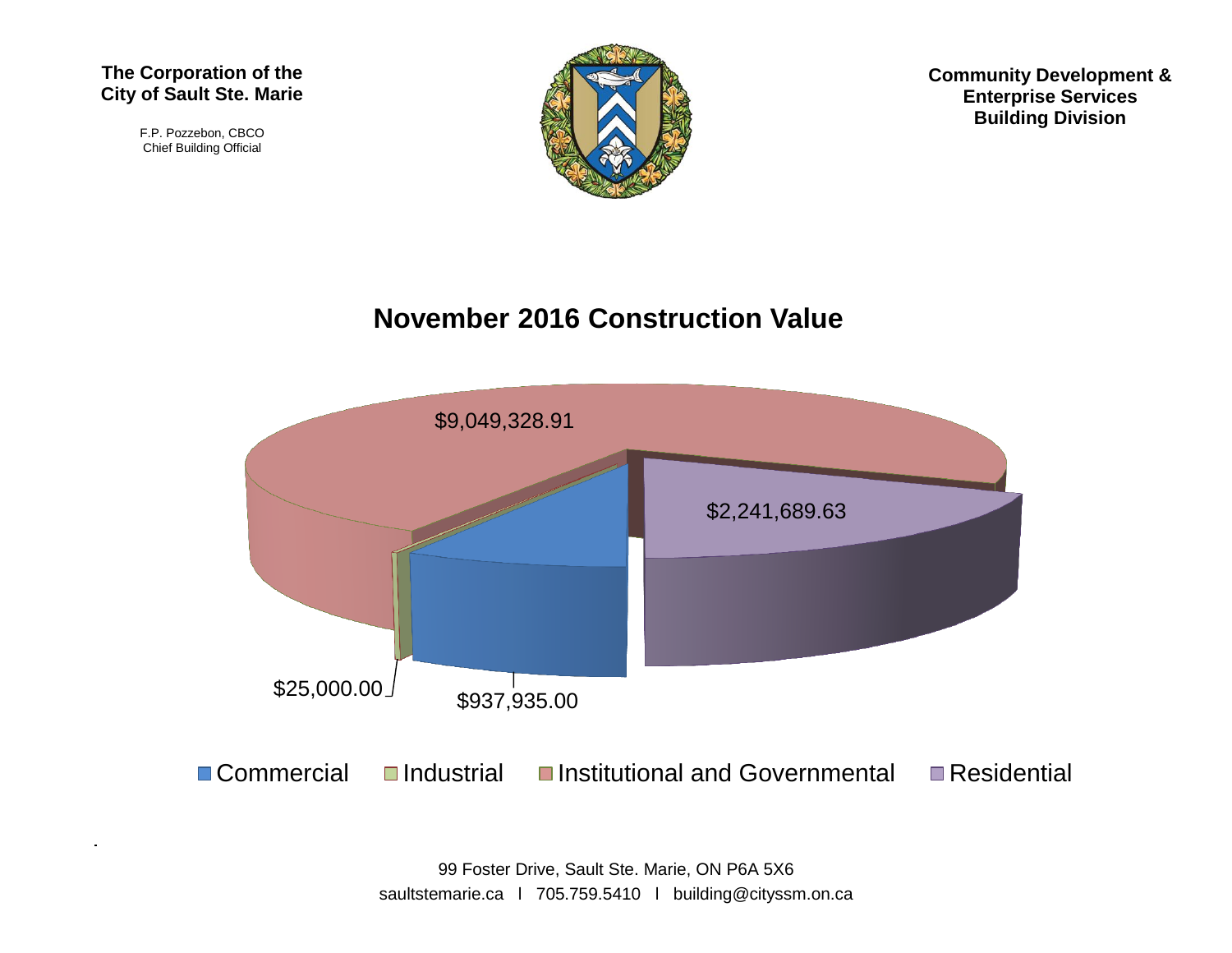

**Community Development and Enterprise Services Building Division**

**Tel: (705) 759-5410Fax: (705) 541-7165**

### **BUILDING PERMITS SUMMARY 2016/11/01 to 2016/11/30**

|                                                          |                                  | <b>New Construction</b>  |                      |                                         | <b>Alterations and Additions</b> |                      | <b>Total</b>                     |                          |                      |
|----------------------------------------------------------|----------------------------------|--------------------------|----------------------|-----------------------------------------|----------------------------------|----------------------|----------------------------------|--------------------------|----------------------|
| <b>Building Type</b>                                     | <b>Num</b><br>of<br><b>Units</b> | Num of<br><b>Permits</b> | <b>Value of Work</b> | <b>Num</b><br><b>of</b><br><b>Units</b> | Num of<br><b>Permits</b>         | <b>Value of Work</b> | <b>Num</b><br>of<br><b>Units</b> | Num of<br><b>Permits</b> | <b>Value of Work</b> |
| <b>Commercial</b>                                        |                                  |                          |                      |                                         |                                  |                      |                                  |                          |                      |
| Motor vehicle show<br>room (new and used)                | $\pmb{0}$                        | $\mathbf 0$              | \$0.00               | $\mathbf 0$                             | 1                                | \$56,000.00          | $\pmb{0}$                        | $\mathbf 1$              | \$56,000.00          |
| Office building                                          | $\pmb{0}$                        | 0                        | \$0.00               | $\mathbf 0$                             | 3                                | \$526,200.00         | 0                                | 3                        | \$526,200.00         |
| Office complex                                           | $\mathbf 0$                      | 0                        | \$0.00               | $\mathbf 0$                             | 1                                | \$15,000.00          | $\mathbf 0$                      | -1                       | \$15,000.00          |
| Restaurant                                               | $\mathbf 0$                      | 0                        | \$0.00               | $\pmb{0}$                               | 1                                | \$12,000.00          | $\mathbf 0$                      | $\overline{1}$           | \$12,000.00          |
| Retail and wholesale<br>outlets                          | $\mathbf 0$                      | $\pmb{0}$                | \$0.00               | $\mathbf 0$                             | 4                                | \$309,200.00         | $\mathbf 0$                      | $\overline{\mathbf{4}}$  | \$309,200.00         |
| Retail complex                                           | $\pmb{0}$                        | 0                        | \$0.00               | $\mathbf 0$                             | 1                                | \$8,100.00           | 0                                | $\overline{1}$           | \$8,100.00           |
| Service station, repair<br>garage and specialty<br>shop  | $\mathbf 0$                      | $\mathbf 0$              | \$0.00               | $\mathbf 0$                             | 1                                | \$11,435.00          | 0                                | $\overline{1}$           | \$11,435.00          |
| <b>Total:</b>                                            | $\pmb{0}$                        | $\pmb{0}$                | \$0.00               | $\mathbf 0$                             | 12                               | \$937,935.00         | $\mathbf 0$                      | 12                       | \$937,935.00         |
| <b>Industrial</b><br>Primary industry                    | $\pmb{0}$                        | $\mathbf 0$              | \$0.00               | $\mathbf 0$                             | 1                                | \$25,000.00          | $\mathbf 0$                      | $\mathbf 1$              | \$25,000.00          |
| building                                                 |                                  |                          |                      |                                         |                                  |                      |                                  |                          |                      |
| <b>Total:</b>                                            | $\mathbf 0$                      | $\mathbf 0$              | \$0.00               | $\mathbf 0$                             | $\mathbf{1}$                     | \$25,000.00          | $\mathbf 0$                      | $\mathbf 1$              | \$25,000.00          |
| <b>Institutional and Governmental</b>                    |                                  |                          |                      |                                         |                                  |                      |                                  |                          |                      |
| Day care, nursing<br>home, rest home,<br>home for the bl | $\mathbf 0$                      | 0                        | \$0.00               | $\mathbf 0$                             | $\mathbf{1}$                     | \$5,000.00           | $\mathbf 0$                      | $\overline{1}$           | \$5,000.00           |
| Elementary school,<br>kindergarten                       | $\mathbf 0$                      | $\mathbf 0$              | \$0.00               | $\mathbf 0$                             | 1                                | \$8,933,059.00       | $\mathbf 0$                      | $\mathbf 1$              | \$8,933,059.00       |
| Other government<br>building                             | $\mathbf 0$                      | $\mathbf 0$              | \$0.00               | $\mathbf 0$                             | $\mathbf{1}$                     | \$90,000.00          | $\mathbf 0$                      | $\overline{1}$           | \$90,000.00          |
| Post-secondary<br>institution                            | $\pmb{0}$                        | $\mathbf 0$              | \$0.00               | $\mathbf 0$                             | $\mathbf 1$                      | \$20,000.00          | $\mathbf 0$                      | $\overline{1}$           | \$20,000.00          |
| Religious building                                       | $\mathbf 0$                      | $\mathbf 0$              | \$0.00               | $\mathbf 0$                             | $\mathbf 1$                      | \$1,269.91           | 0                                | 1                        | \$1,269.91           |
|                                                          |                                  |                          |                      |                                         |                                  |                      |                                  |                          |                      |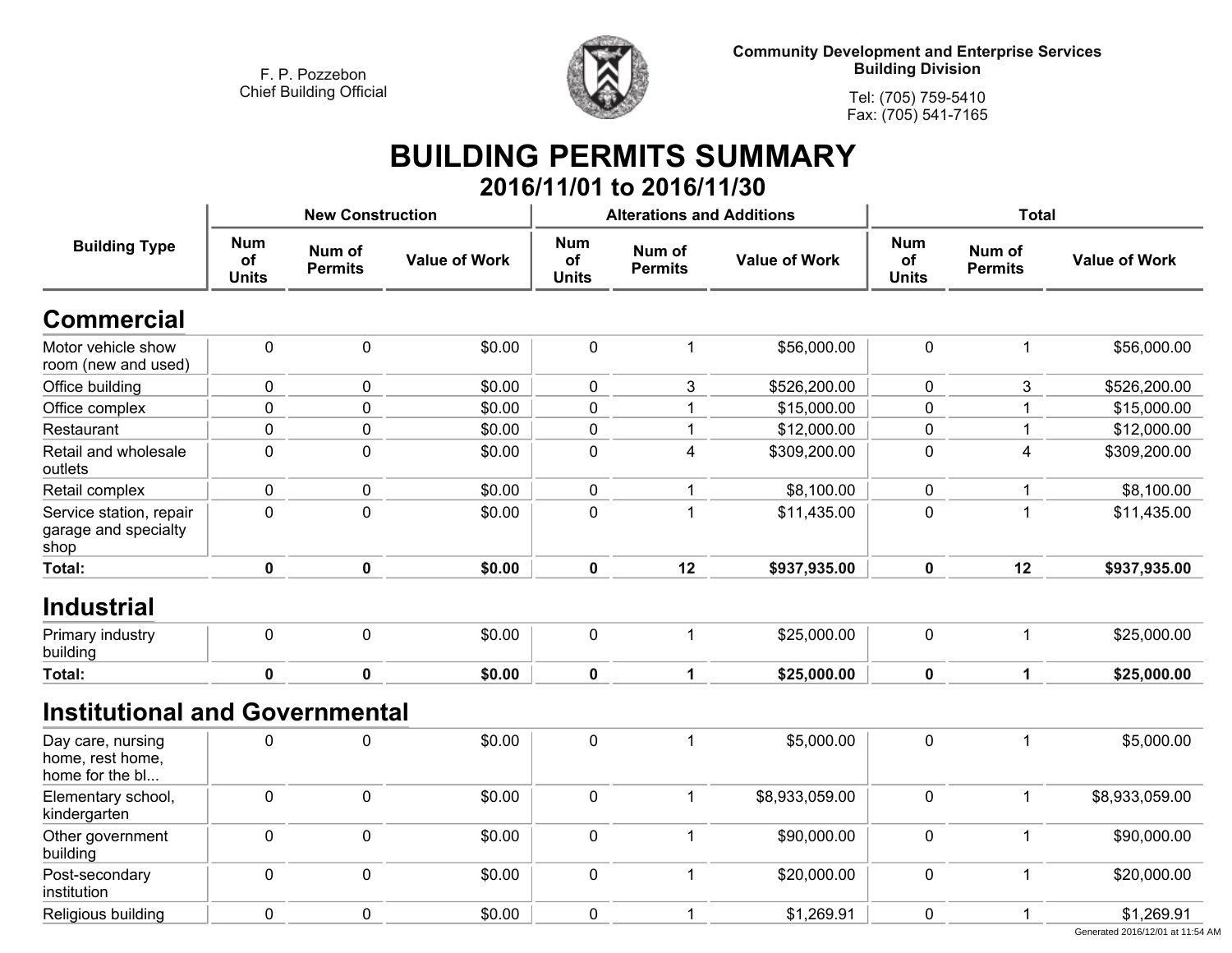| Total:                                                   | $\boldsymbol{0}$ | $\mathbf 0$ | \$0.00         | 0           | 5   | \$9,049,328.91  | 0            | 5   | \$9,049,328.91  |
|----------------------------------------------------------|------------------|-------------|----------------|-------------|-----|-----------------|--------------|-----|-----------------|
| <b>Residential</b>                                       |                  |             |                |             |     |                 |              |     |                 |
| Apartment                                                | 0                | 0           | \$0.00         | $-1$        |     | \$147,300.00    | $-1$         |     | \$147,300.00    |
| Apartment -<br>Condominium                               | 0                | 0           | \$0.00         | $\mathbf 0$ |     | \$15,000.00     | 0            |     | \$15,000.00     |
| Row House -<br>Condominium                               | 0                | 0           | \$0.00         | 0           |     | \$6,475.00      | $\mathbf{0}$ |     | \$6,475.00      |
| Semi-Detached or<br>Double (side by side),<br>single-att |                  |             | \$200,000.00   | 0           | 0   | \$0.00          |              |     | \$200,000.00    |
| Single House                                             | 3                | 3           | \$875,000.00   | $\mathbf 0$ | 87  | \$997,914.63    | 3            | 90  | \$1,872,914.63  |
| Total:                                                   | 4                | 4           | \$1,075,000.00 | -1          | 96  | \$1,166,689.63  | 3            | 100 | \$2,241,689.63  |
| <b>Grand Total:</b>                                      | 4                | 4           | \$1,075,000.00 | $-1$        | 114 | \$11,178,953.54 | 3            | 118 | \$12,253,953.54 |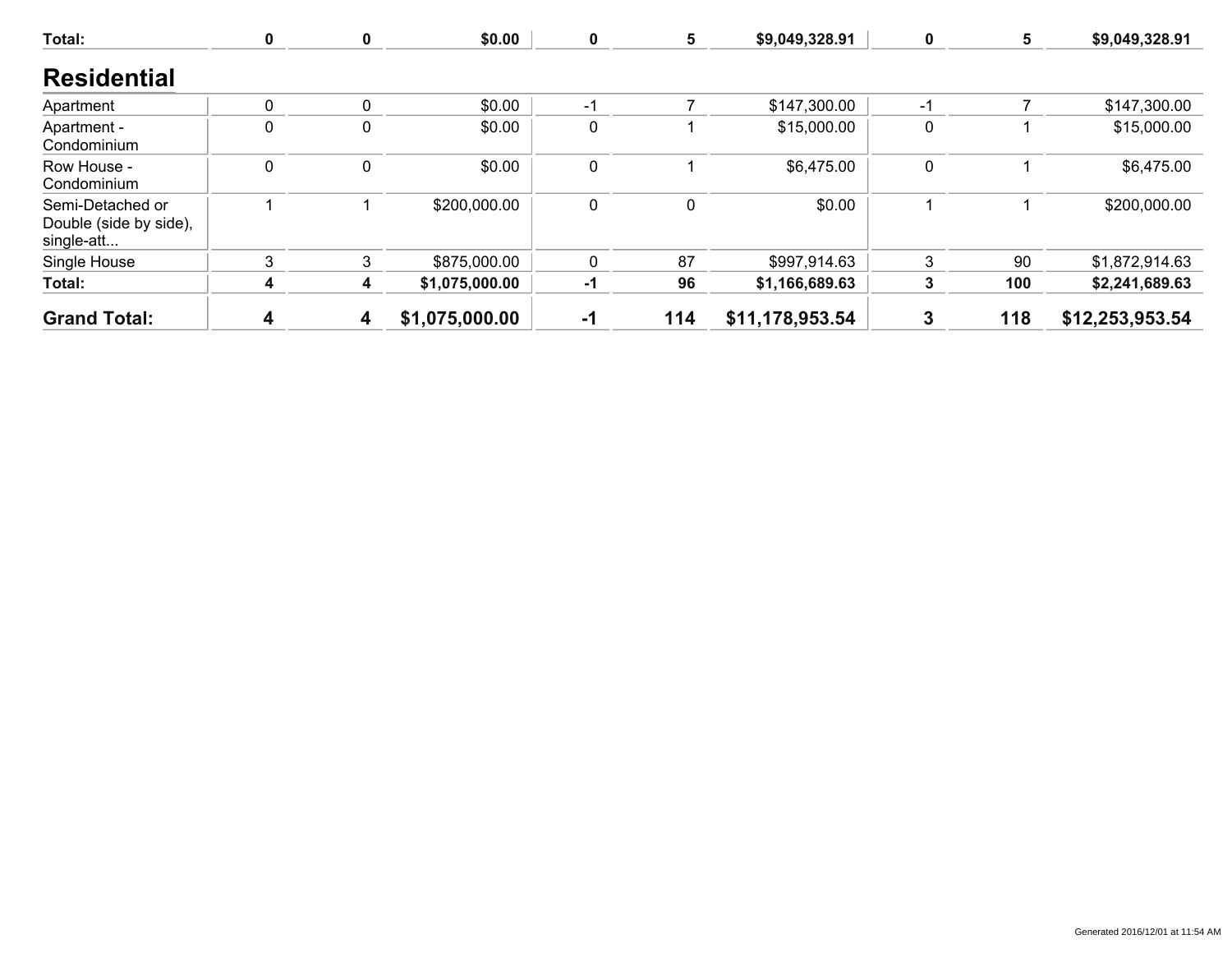

**Community Development and Enterprise Services Building Division**

**Tel: (705) 759-5410Fax: (705) 541-7165**

# **DEMOLITION PERMITS SUMMARY**

|                                |                        |                          |                  |                        | 2016/11/01 to 2016/11/30         |                      |                        |                          |                      |
|--------------------------------|------------------------|--------------------------|------------------|------------------------|----------------------------------|----------------------|------------------------|--------------------------|----------------------|
|                                |                        | <b>New Construction</b>  |                  |                        | <b>Alterations and Additions</b> |                      | <b>Total</b>           |                          |                      |
| <b>Building</b><br><b>Type</b> | Num of<br><b>Units</b> | Num of<br><b>Permits</b> | Value of<br>Work | Num of<br><b>Units</b> | Num of<br><b>Permits</b>         | <b>Value of Work</b> | Num of<br><b>Units</b> | Num of<br><b>Permits</b> | <b>Value of Work</b> |
| <b>Residential</b>             |                        |                          |                  |                        |                                  |                      |                        |                          |                      |
| Single House                   |                        |                          | \$0.00           |                        | 3                                | \$15,500.00          |                        | 3                        | \$15,500.00          |
| Total:                         | 0                      | 0                        | \$0.00           | 0                      | 3                                | \$15,500.00          | 0                      |                          | \$15,500.00          |
| <b>Grand</b><br>Total:         | 0                      | 0                        | \$0.00           |                        | 3                                | \$15,500.00          | 0                      | 3                        | \$15,500.00          |